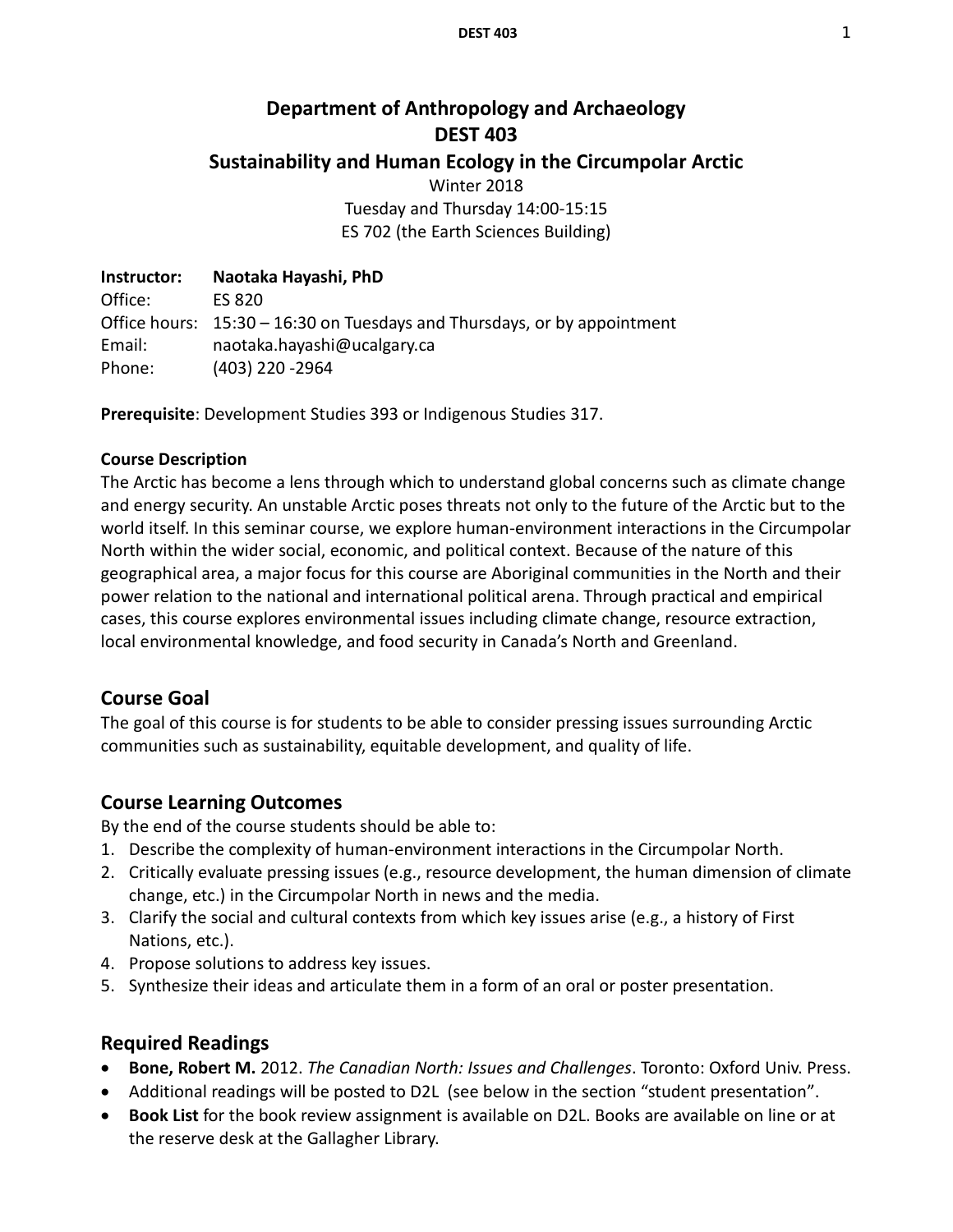# **Course Format**

This course consists of six modules. Basically, each module will take two weeks to cover. In the first week of each module, I will explain the module's theme. In the second week of the module, students will give a presentation based on an assigned article or a book chapter. **Disclaimer: Studying only posted slides gives no guarantee of a good grade**.

# **Course Schedule**

| Module 1<br>Week 1            | Images of the North and northern landscapes<br>Jan. 9 & 11: Lecture                                                                                                                                    |                       |
|-------------------------------|--------------------------------------------------------------------------------------------------------------------------------------------------------------------------------------------------------|-----------------------|
| Module 2<br>Week 2            | A history of Aboriginal peoples in the Circumpolar North<br>Jan. 16: Guest speaker<br>Jan. 18: Film and discussion                                                                                     |                       |
| Week 3                        | Jan. 23: Lecture                                                                                                                                                                                       |                       |
| <u>Module 3</u><br>Week 3     | Human ecology & Political ecology in the Circumpolar North<br>Jan. 25: "Indian Fires" and etc.                                                                                                         |                       |
| Week 4                        | Jan. 30 & Feb. 1: Student presentation (article or book chapter):                                                                                                                                      | $2 + 2$ presentations |
| Module 4<br>Week 5<br>Week 6  | Climate change<br>Feb. 6 & 8: Lecture<br>Feb. 13 & 15: Student presentation (article or book chapter):                                                                                                 |                       |
|                               | Feb.15: Explanation as to how to write a book review                                                                                                                                                   | $2 + 1$ presentations |
|                               | Reading Week (Feb. $18 - 25$ )                                                                                                                                                                         |                       |
| Module 5<br>Week 7<br>Week 8  | Traditional ecological knowledge (TEK)<br>Feb. 27 & Mar. 1: Lecture<br>Mar. 6 & 8: Student presentation (article or book chapter):                                                                     |                       |
|                               |                                                                                                                                                                                                        | $2 + 2$ presentations |
| Module 6<br>Week 9<br>Week 10 | Resource management (& TEK)<br>Mar13 & Mar. 15: Lecture<br>Mar. 20: Student presentation (article or book chapter):<br>Mar. 22: TBA (Lecture?)                                                         | 2 presentations       |
| Week 11<br>Week 12<br>Week 13 | Mar. 27 & 29: Preparation for the poster presentation<br>Apr. 3 & 5: Student poster presentation (term project)<br>Apr. 10: Student poster presentation (term project)<br>Apr. 12: In-class final exam |                       |
|                               | <b>Assignments and Evaluation</b><br>1. Student presentation based on an article, or a book chapter<br>Summary of the in-class presentation in D2L forum                                               | 10%<br>10%            |

- 2. Book review 30%
- 3. Term project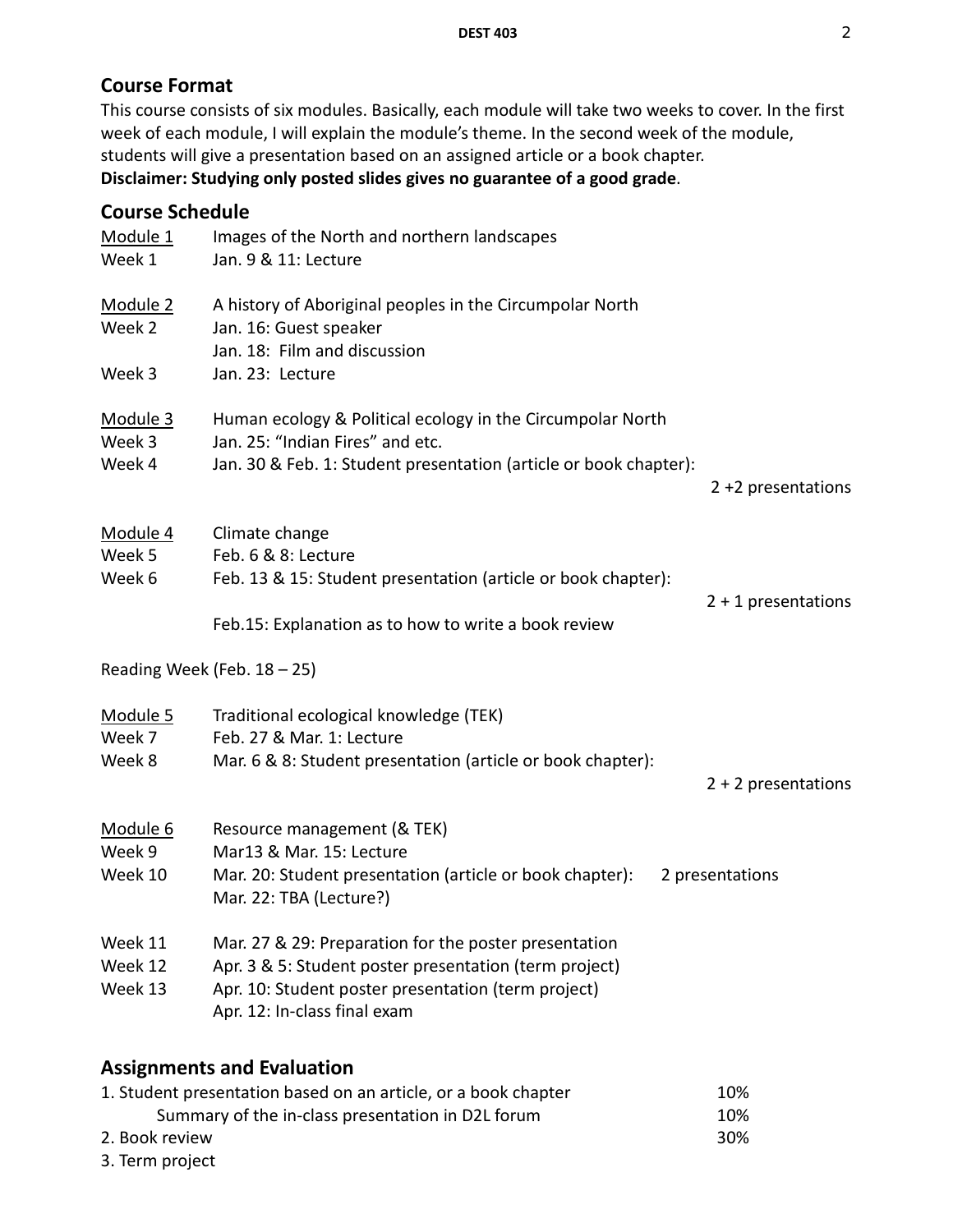**DEST 403** 3

| Presentation proposal                                               |     |  |
|---------------------------------------------------------------------|-----|--|
| (submission of a poster + oral presentation)<br>Poster presentation | 30% |  |
| Student evaluation                                                  | .5% |  |
| 4. Final exam (on the last class day)                               | 10% |  |

# **Important dates**

- Mar. 1: Due date for the book review assignment:
- Mar. 6: Due date for the presentation proposal:
- Apr. 3: Due date for the term project (poster):
- Apr. 12: Final exam

# **Student presentation (article or book chapter)**

- Readings will be posted to D2L. Students choose one and decide when they will discuss their reading in the class.
- Presenters are encouraged to consult with the instructor before they present (see above for the office hours).
- For each reading, the presenter should explain the relevant background information presented in the article, the problems discussed, the central themes/objectives of the chapter, and the author's conclusions. Students are encouraged to refer to two to three related articles.
- Students can use a presentation format of their choice, including handouts, Power Point, etc.
- Presentations should be between 20~25 minutes, and will be followed by class discussion. Two students will present per class. This means four students will discuss one module theme.
- Before or after their presentation, students will be post a summary of their presentation on D2L. (If you post after your presentation, you must post within a week of your presentation.) Summaries should include: keywords, thesis, summary & supporting evidence, significant quotes, problems & critique, and related articles. ("Useful links" is an option. See D2L.)

# **Book review**

- The review must not be more than **TWO PAGES** TYPED, SINGLE-SPACED, and DOUBLE-SIDED in 12 PT FONT. Page margins should be 1 INCH (2.5 cm) wide, and all pages should be numbered.
- Students are encouraged to stay within the maximum page length, or risk a penalty. A bibliography and brief appendix are not included in the length restrictions.
- Please don't put the title page.
- A critical analysis requires an evaluation of the arguments made by the author, and this means you have to read carefully to find out what the author's argument(s) is/are. You may find the argument(s) stated in the book's introduction. The next step is to consider what the author provides in subsequent chapters.
- A well-written book review will remind readers of the main arguments as it proceeds. The concluding chapter of the book review will summarize the author's own appraisal of the argument(s) and evidence. This does not mean that you can read the introduction and conclusion, and write a good review; you need to demonstrate that you know what each chapter contains, and how it contributes to the main argument(s).
- In addition, a critical assessment requires that you assess the argument(s) and comment on whether you think the book meets the author's stated objective(s). This assessment is not a simple option, but a thoughtful evaluation of how well the author has succeeded in convincing you, the reader, of the value of the argument and the evidence used to support it. Your own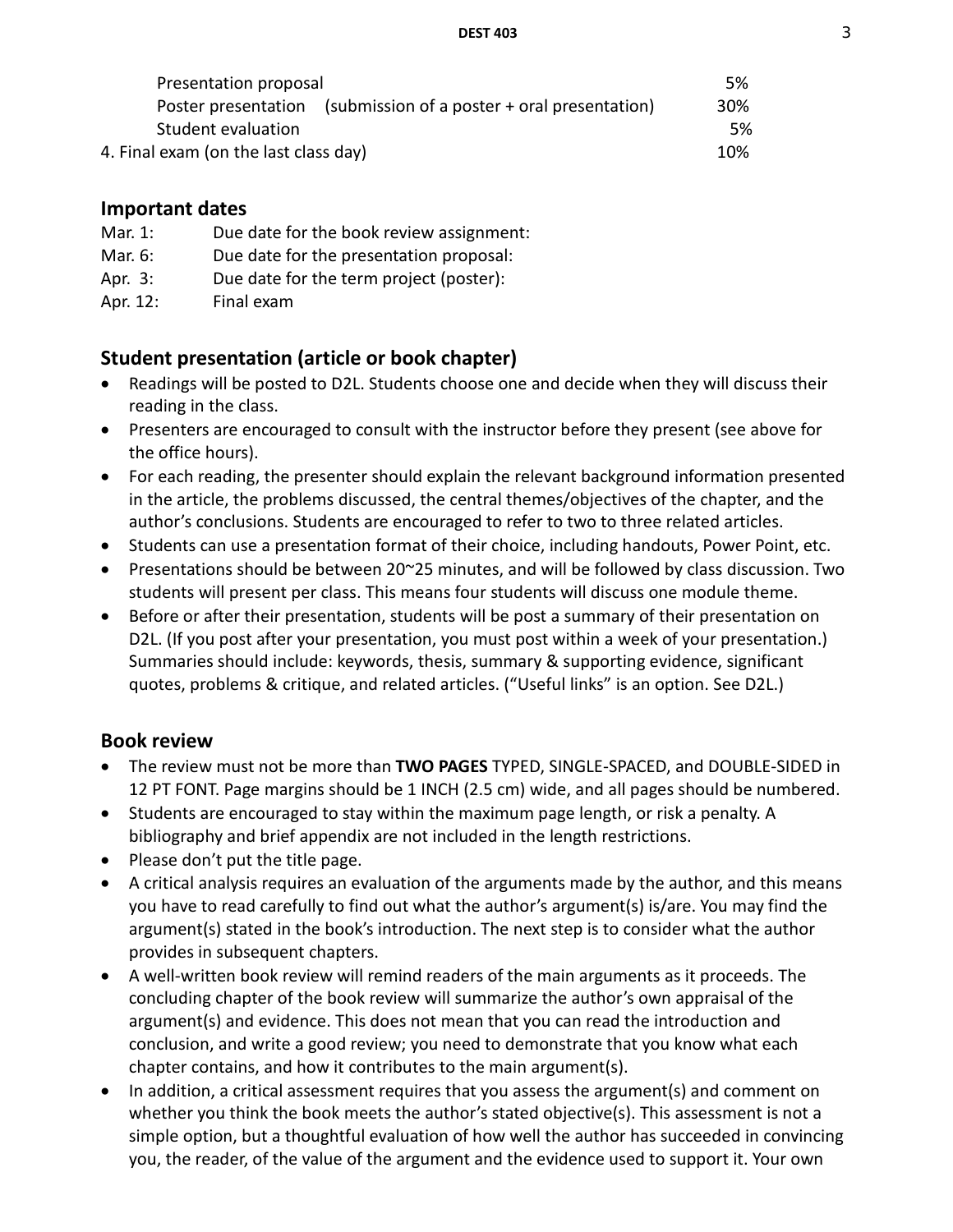conclusions should also say something about what you have learned about the subject, having read the book, and what else you might want to know that was not addressed in the book.

- As you read, it is useful to carry on a "dialogue" with the author, asking yourself if you agree with what is being said, or whether something is missing. You will need to say something about the author's relationship with the subject, and about his/her methods. In some cases, you will have to be a detective to find out what you want to know.
- You must indicate how the issues covered in the book relate to the themes covered in the course.
- Correct spelling is important. Use a dictionary and a computer spelling and grammar checker. Create a draft of your review, and then look at it again a day or so later. When you do a second draft, make sure that the ideas follow coherently from one another. Move text around if you need to. Weed out repetitive words and phrases. Vary the length of sentences. Read the review aloud, to see how it "flows". The final product will reflect the care you have put into its creation.
- If you wish, you may use the first person. Use the active voice as much as possible.
- Use a correct referencing format (APA format preferred).

## **Term project**

- Students will explore one theme regarding the Circumpolar North, such as climate change, resource management (e.g., fishing and forestry), resource development (e.g., mining, oil and gas), security, etc.
- The final product will be a poster presentation. Students are expected to use a tri-fold display board (36" x 48") (\$6.79 at MAC Hall). Other options are 28" x 40" and 24" x 38".
- Students evaluate each other's poster and submit their evaluations to the instructor.

## **Final exam**

• The final exam is long-answer and essay type format. Exam questions will be derived from lecture and the summaries that students post to D2L.

## **Grading Scheme**

| A+ | 100–94.9%  | А | 94.8–89.9% | А-           | 89.8-84.9%      |
|----|------------|---|------------|--------------|-----------------|
| B+ | 84.8–79.9% |   | 79.8–74.9% | <b>B</b> -   | 74.8–70.9%      |
| C+ | 70.8-66.9% |   | 66.8–62.9% | $\mathsf{C}$ | 62.8–58.9%      |
| D+ | 58.8–54.9% |   | 54.8–49.9% |              | 49.8% and below |

## **Assignments**

Students must submit hard copies of assignments. Electronic copies will **not** be accepted. Students must submit assignments in class, at the beginning of the lecture on the day they are due. Marks for late submissions will be reduced by 25% a day. In other words, an assignment submitted four days late will lose all the mark allocated to the assignment.

#### **Exams**

Test re-writes will not be offered except for valid and documented medical and family emergencies. Non-academic activities, such as vacation plans and heavy workload are not valid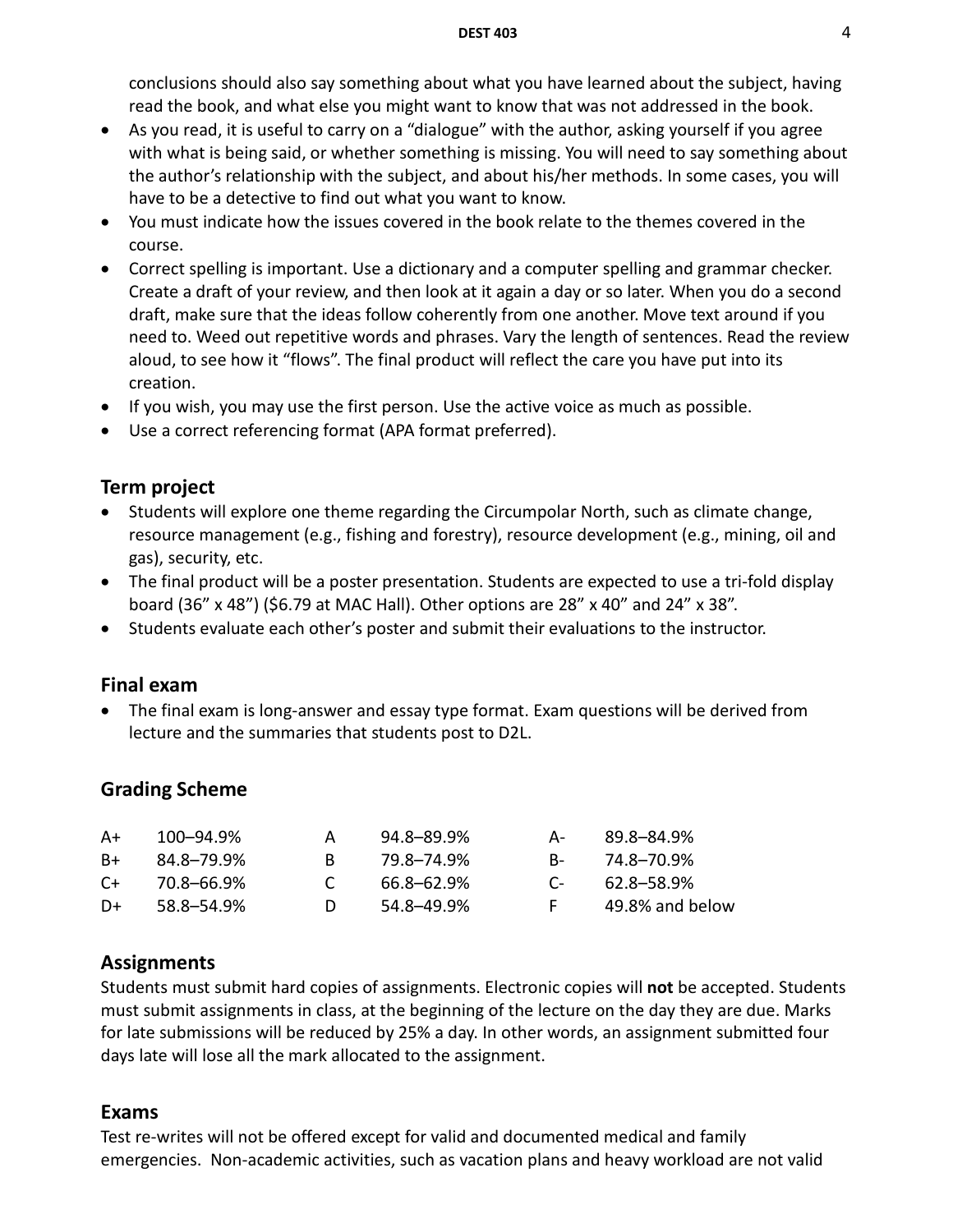reasons for missing an exam. Course appeals (grades, missed exams) have to be made in writing. Students unable to write an exam must inform the instructor (by email or phone) or a personnel in the main office (Department of Anthropology and Archaeology, number: 403.220.6516) about their situation. A proper documentation must be provided within four (4) business days of the exam. A make-up exam, deferred or early, may be different in content and/or format from the original exam.

### **Email Policy**

Please include the word "DEST403" in the title of any email message. Please write everything you need in one message. I appreciate concise and appropriate email messages. I will attempt to respond to emails in a timely fashion, that is, within two working days. However, responses may take longer depending on the volume of messages I receive. In other words, please don't send an email about an exam an hour before and expect a response. Also, general questions regarding the course outline, exam formats, and so forth can be addressed in the D2L forum; other students are likely to have the same general questions, and can find their answers here.

### **Conduct in Classroom**

All cellphones must be turned off during class-time. If you expect to receive a call, sit by a door and leave the room in a non-disruptive manner prior to answering. I encourage note-taking during lecture. I will allow the use of computers for note-taking, so long as this does not interfere with lecture and/or class discussion. Students will be asked to leave the classroom if their use of computers is a distraction to other students or the instructor. Students who misuse their laptops in class will not be allowed to use computers again in class. Please note, not only is this distracting to you, most importantly it is distracting to the students around you (who see everything you are doing) and your instructor.

#### **PLAGIARISM AND CHEATING**

Plagiarism: "to steal and pass off the ideas or words of another as one's own" (Webster's). Plagiarism will not be tolerated and will automatically result in a failing grade for the submission. Any student caught plagiarizing will also be subject to additional University sanctions. Students are expected to be familiar with the Department of Anthropology and Archaeology's policy on intellectual honesty

#### **DEFERRED EXAMS:**

A student who is absent from a test for legitimate reasons must discuss an alternative course of action with the instructor. The instructor at their discretion may transfer the percentage weight for the test to the final examination, if there is a final examination in the course, set another test, etc. An instructor will normally make this decision on the basis of verbal information provided by the student. In the event that an instructor feels that they cannot judge the veracity of the information provided, Students must be aware that they are responsible for payment of any charge associated with the medical assessment and documentation as this service falls outside the realm of services provided by the Provincial Health Care Plan. Deferral of the registrar scheduled final exam requires Registrar approval.

If a deferred exam is administered, the format of the exam may be different than the original exam.

#### **ACADEMIC ACCOMMODATIONS**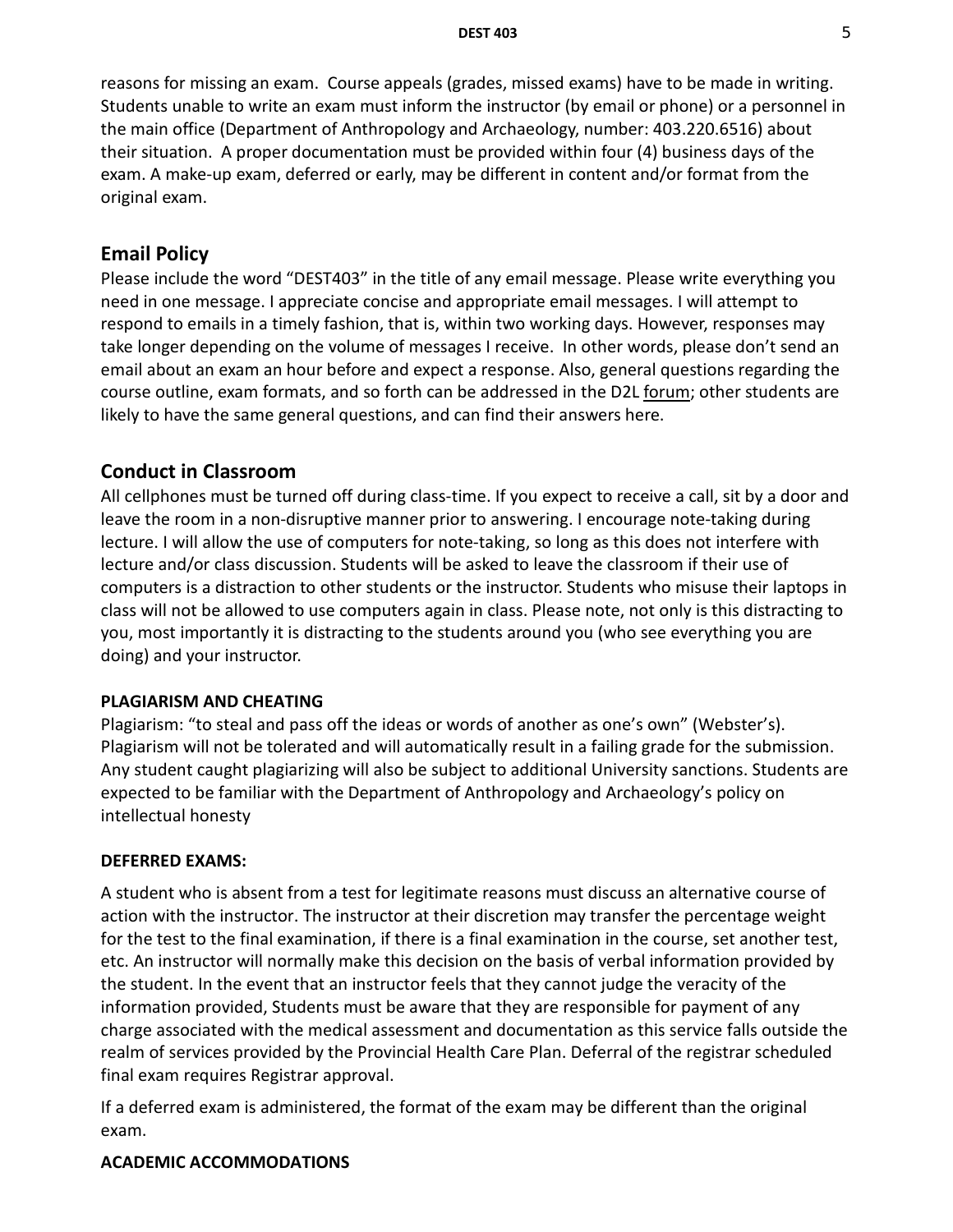http://www.ucalgary.ca/access/accommodations/policy Students needing an Accommodation because of a Disability or medical condition should communicate this need to Student Accessibility Services in accordance with the Procedure for Accommodations for Students with Disabilities Students needing an Accommodation based on a Protected Ground other than Disability, should

communicate this need, preferably in writing, to the instructor of this course.

#### **ACADEMIC INTEGRITY**

Academic integrity is essential to the pursuit of learning and scholarship in a university, and to ensuring that a degree from the University of Calgary is a strong signal of each student's individual academic achievements. As a result, the University treats cases of cheating and plagiarism very seriously. Non-academic integrity also constitutes an important component of this program.

For detailed information on what constitutes academic and non-academic misconduct, please refer to the following link: http://www.ucalgary.ca/pubs/calendar/current/k-2-1.html

All suspected cases of academic and non-academic misconduct will be investigated following procedures outlined in the University Calendar. If you have questions or concerns about what constitutes appropriate academic behavior or appropriate research and citation methods, you are expected to seek out additional information on academic integrity from your instructor or from other institutional resources.

Where there is a criminal act involved in plagiarism, cheating or other academic misconduct, e.g., theft (taking another student's paper from their possession, or from the possession of a faculty member without permission), breaking and entering (forcibly entering an office to gain access to papers, grades or records), forgery, personation and conspiracy (impersonating another student by agreement and writing their paper) and other such offences under the Criminal Code of Canada, the University may take legal advice on the appropriate response and, where appropriate, refer the matter to the police, in addition to or in substitution for any action taken under these regulations by the University

#### **TEACHING EVALUATIONS / USRIS (Universal Student Ratings of Instruction)**

At the University of Calgary, feedback provided by students through the Universal Student Ratings of Instruction (USRI) survey provides valuable information to help with evaluating instruction, enhancing learning and teaching, and selecting courses. Your responses make a difference, please participate! Website: http://www.ucalgary.ca/usri/

#### **Writing Across the Curriculum**

Writing skills are not exclusive to English courses and, in fact, should cross all disciplines. The University supports the belief that throughout their University careers, students should be taught how to write well so that when they graduate their writing abilities will be far above the minimal standards required at entrance. Consistent with this belief, students are expected to do a substantial amount of writing in their University courses and, where appropriate, members of faculty can and should use writing and the grading thereof as a factor in the evaluation of student work. The services provided by the Writing Support, part of the Student Success Centre, can be utilized by all undergraduate and graduate students who feel they require further assistance